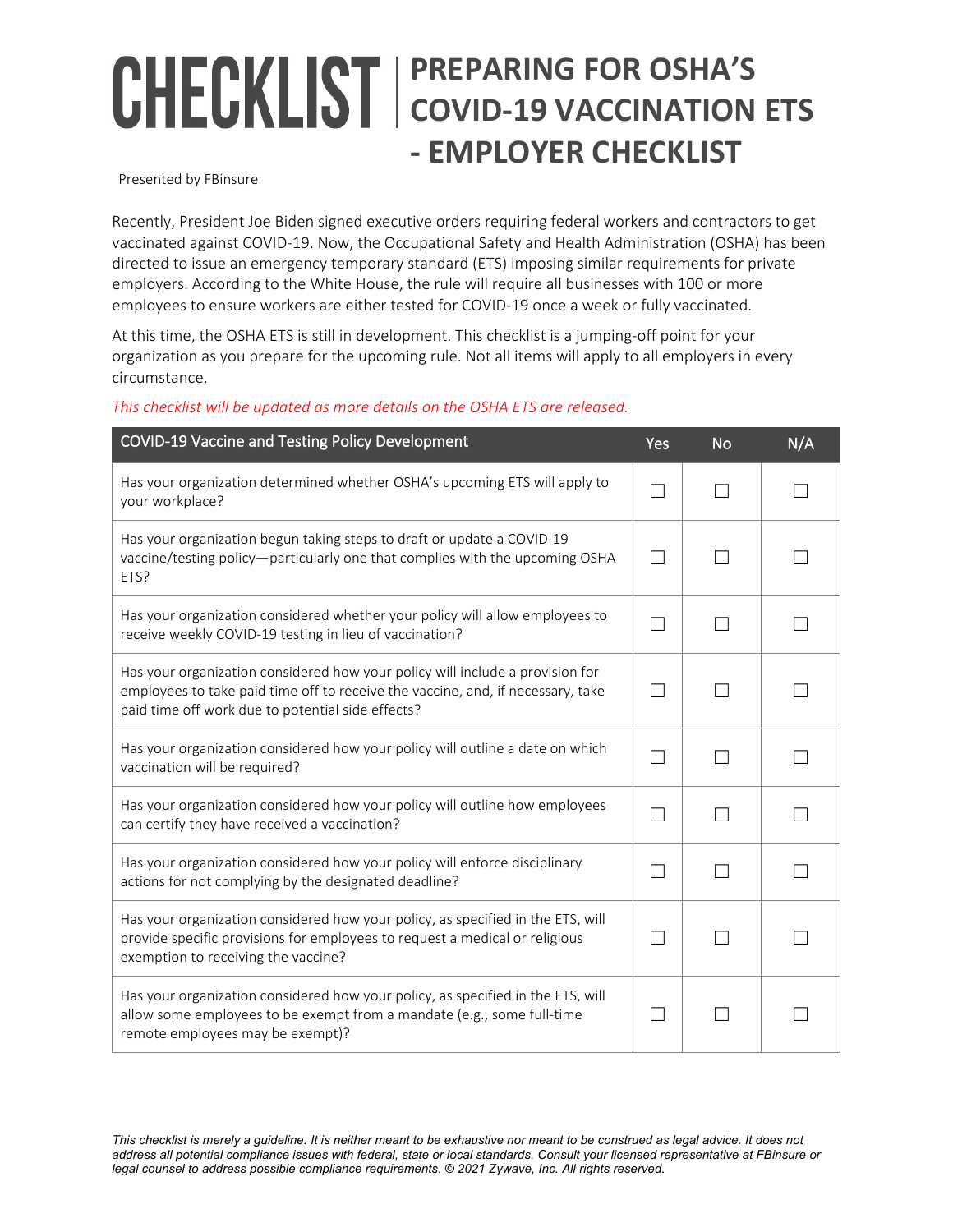CHECKLIST | PREPARING FOR OSHA'S COVID-19 VACCINATION ETS - EMPLOYER CHECKLIST

| <b>Operations</b>                                                                                                                                                                | Yes           | <b>No</b> | N/A |
|----------------------------------------------------------------------------------------------------------------------------------------------------------------------------------|---------------|-----------|-----|
| Does your organization have a plan in place for confidentially documenting<br>employee vaccination records in accordance with all applicable laws?                               |               |           |     |
| If applicable, does your organization have a plan in place for confidentially<br>tracking employee COVID-19 test results in accordance with all applicable laws?                 | $\mathcal{L}$ |           |     |
| If applicable, has your organization planned out logistics for testing employees<br>weekly?                                                                                      | $\mathcal{L}$ |           |     |
| Does your organization have a tested system in place to review medical or<br>religious exemption requests, and, if necessary, make accommodations for<br>employees?              | $\sim$        |           |     |
| Does your organization have a plan in place to address noncompliance from<br>employees?                                                                                          |               |           |     |
| Has your workplace planned for potential staffing shortages due to employees<br>taking time off to receive the vaccine or, if necessary, recover from potential<br>side effects? |               |           |     |
| Does your organization have a plan in place to quickly share updates with<br>employees as more information becomes available?                                                    |               |           |     |
| Does your organization plan to use multiple communication channels to reach<br>all employees?                                                                                    |               |           |     |

| <b>Employee Communication Topics</b>                                                                | <b>Yes</b> | <b>No</b> | N/A |  |  |
|-----------------------------------------------------------------------------------------------------|------------|-----------|-----|--|--|
| Does your organization have a plan to communicate the following topics to employees?                |            |           |     |  |  |
| To whom do the vaccine and testing policies apply                                                   |            |           |     |  |  |
| Whether weekly COVID-19 testing is an option                                                        |            |           |     |  |  |
| If applicable, information on weekly COVID-19 testing                                               |            |           |     |  |  |
| Where employees can receive a vaccine                                                               |            |           |     |  |  |
| Information on taking paid time off of work to receive the vaccine and recover<br>from side effects |            |           |     |  |  |
| The date by which employees need to be vaccinated                                                   |            |           |     |  |  |
| How employees can verify their vaccine status                                                       |            |           |     |  |  |
| How employees should request an exemption                                                           |            |           |     |  |  |

*This checklist is merely a guideline. It is neither meant to be exhaustive nor meant to be construed as legal advice. It does not address all potential compliance issues with federal, state or local standards. Consult your licensed representative at FBinsure or legal counsel to address possible compliance requirements*. *© 2021 Zywave, Inc. All rights reserved.*